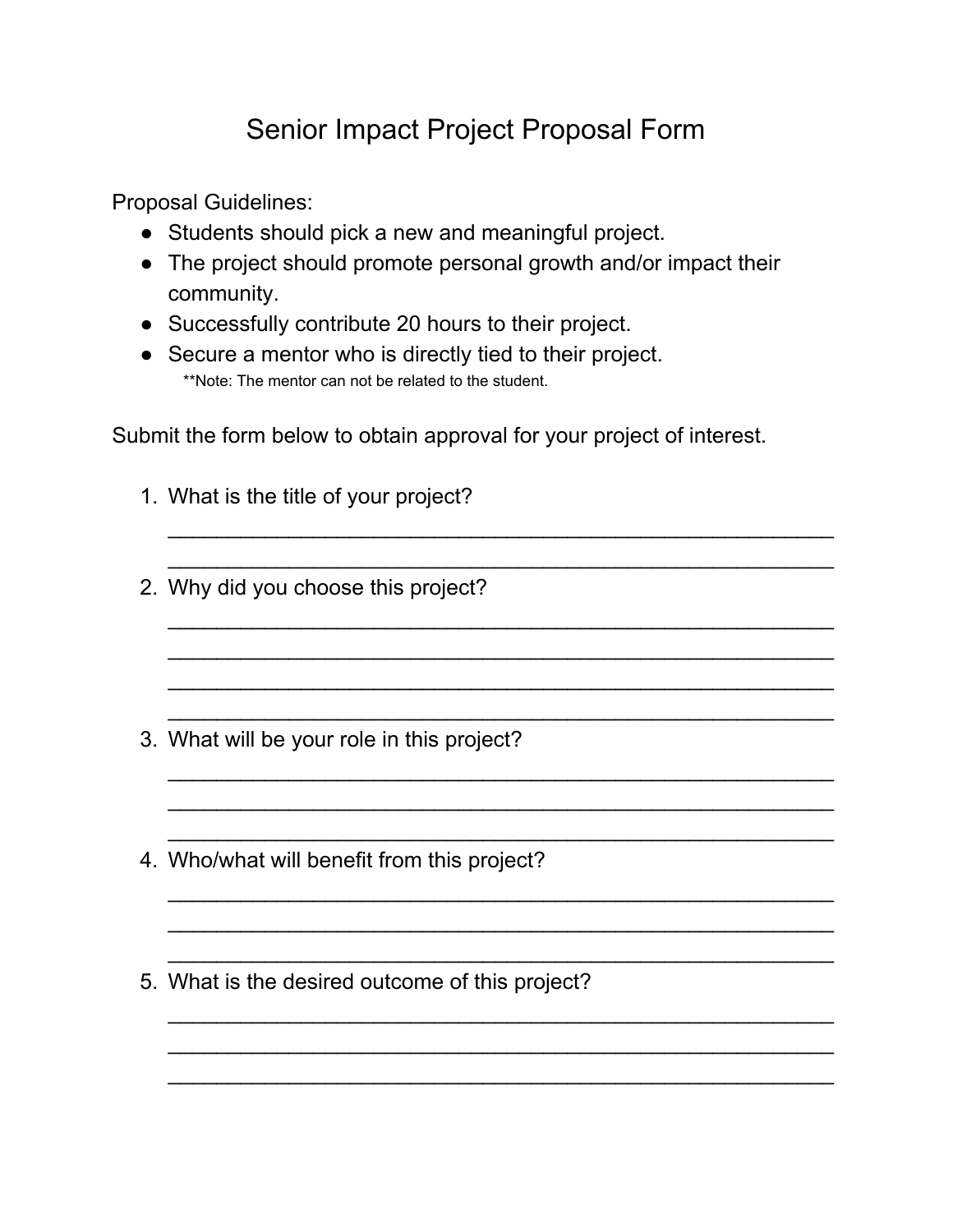| Student email:                     |        |  |
|------------------------------------|--------|--|
| <b>Student Signature:</b>          | /Date: |  |
| <b>Advising Teacher Signature:</b> | /Date: |  |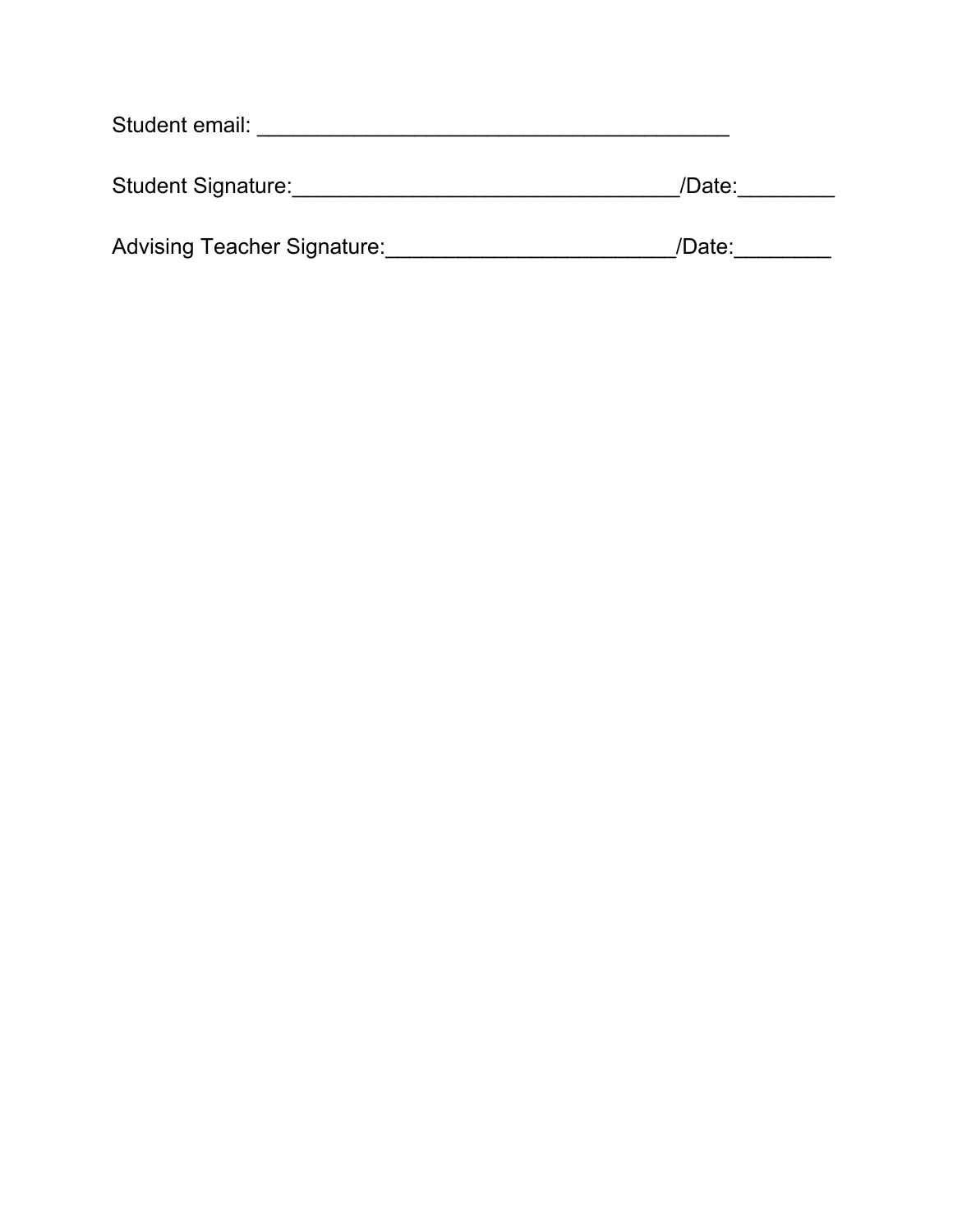### **Project Partnership Approval Form**

Students who volunteer at the same institution, must obtain approval in advance from Mrs. Roddy, the senior project coordinator and complete the following information.

Students may not share mentors, duplicate logs or project goals.

Each student MUST state a different project outcome and benefit.

**\*\*No more than 2 students may volunteer together at the same facility.**

\_\_\_\_\_\_\_\_\_\_\_\_\_\_\_\_\_\_\_\_\_\_\_\_\_\_\_\_\_\_\_\_\_\_\_\_\_\_\_\_\_\_\_\_\_\_\_\_\_\_\_\_\_\_\_\_\_\_

Student #1: \_\_\_\_\_\_\_\_\_\_\_\_\_\_\_\_\_\_\_\_\_\_\_\_\_\_\_\_\_\_\_\_\_\_\_\_\_

Student #2: \_\_\_\_\_\_\_\_\_\_\_\_\_\_\_\_\_\_\_\_\_\_\_\_\_\_\_\_\_\_\_\_\_\_\_\_\_

Volunteer Location:\_\_\_\_\_\_\_\_\_\_\_\_\_\_\_\_\_\_\_\_\_\_\_\_\_\_\_\_\_\_\_

**Senior Project Coordinator Signature**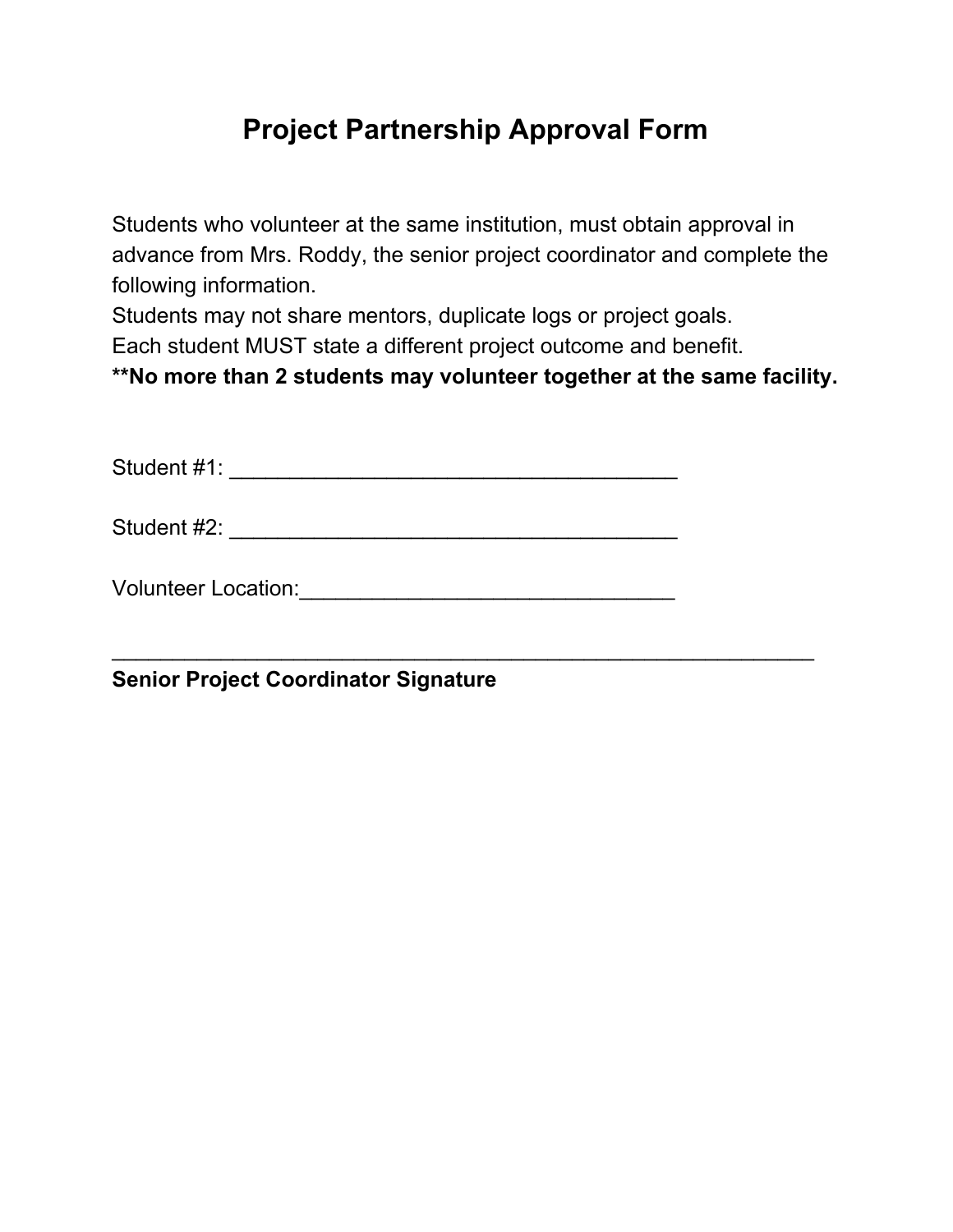## **Parent/Guardian Approval Form**

Student Name: :\_\_\_\_\_\_\_\_\_\_\_\_\_\_\_\_\_\_\_\_\_\_\_\_\_\_\_\_\_\_\_\_\_\_\_\_\_\_\_

I have carefully read the Project Proposal. I understand each component of the Senior Impact Project. I understand that the completion of this project is a graduation requirement. I give permission for my child to do the following senior project.

\_\_\_\_\_\_\_\_\_\_\_\_\_\_\_\_\_\_\_\_\_\_\_\_\_\_\_\_\_\_\_\_\_\_\_\_\_\_\_\_\_\_\_\_\_\_\_\_\_\_\_\_\_\_\_\_\_\_\_\_

Project Title:

| Parent? Guardians Name:    |  |
|----------------------------|--|
| Home Address:              |  |
| Parent/Guardian Signature: |  |

 $\_$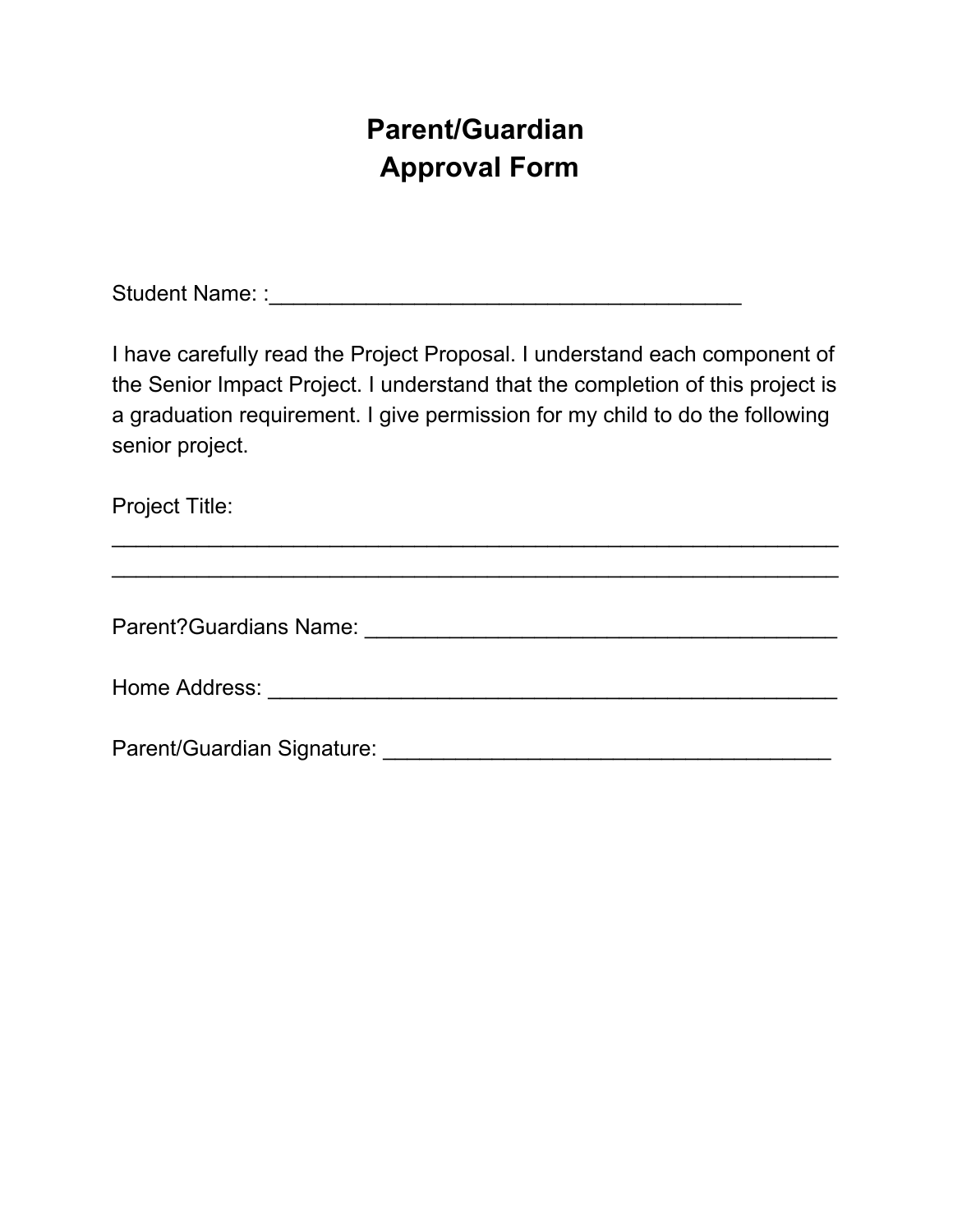### **Mentor Agreement Letter**

Dear Mentor:

SMHS appreciates your willingness to take part in the Senior Impact Project. As a mentor, you are **volunteering** your time and expertise to help this student make an impact in their community. Your guidance and support during this process is a key component of the student's success.

During this project, the senior will be required to:

- Complete at least 20 hours toward their area of action or service
- Set-up times and dates for project hours and meetings
- Behave in a professional manner

As a student mentor, you are committed to:

- Guiding the student through the required 20 hours free of charge
- Answer questions as they arise
- Sign-off on any project forms
- Sign-off on student learning logs
- Complete the Mentor Evaluation Feedback Form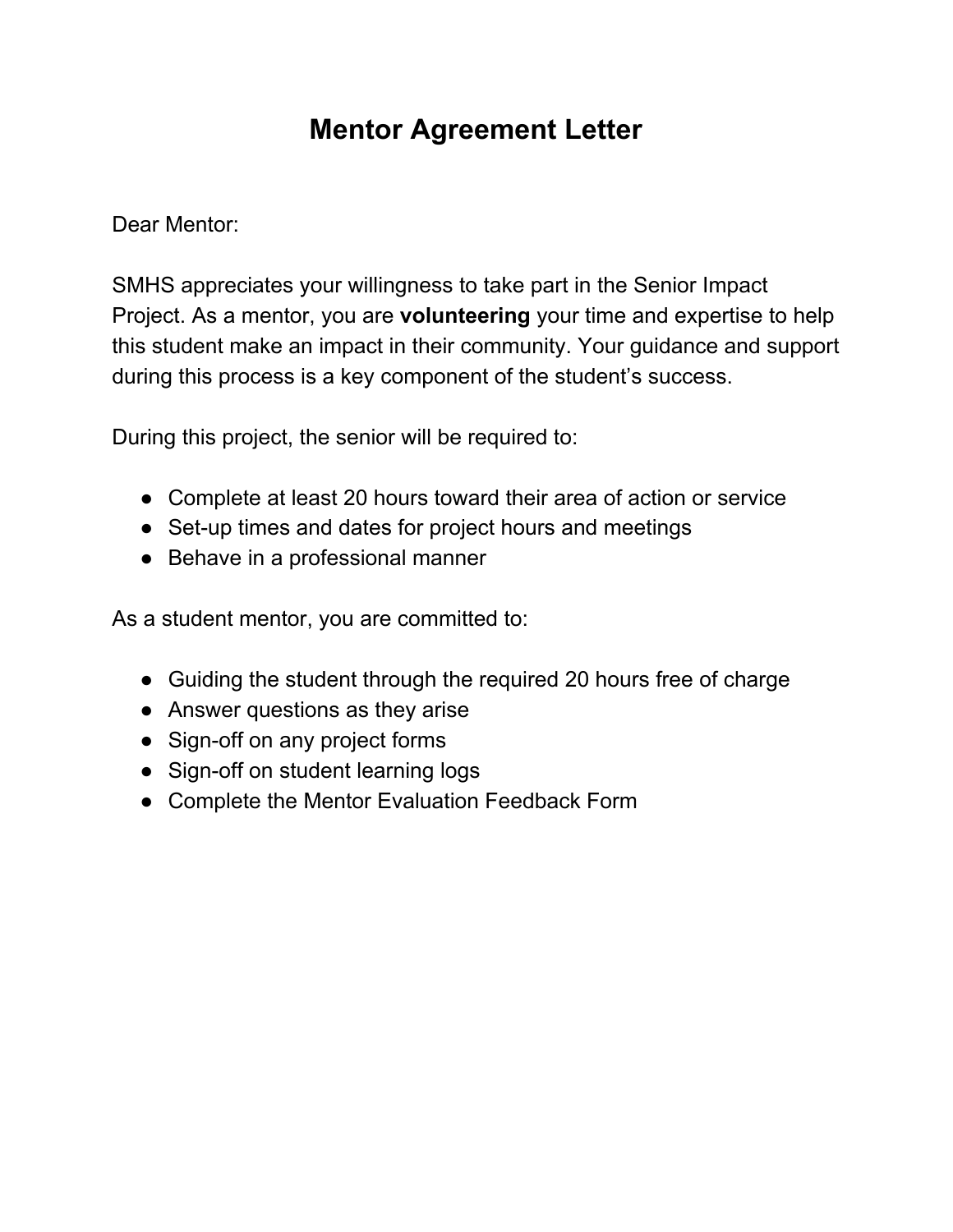### **Mentor Agreement**

*\*\*Form must be signed and returned to advising teacher before project begins\*\**

Student's Name: **Example 20** and 20 and 20 and 20 and 20 and 20 and 20 and 20 and 20 and 20 and 20 and 20 and 20 and 20 and 20 and 20 and 20 and 20 and 20 and 20 and 20 and 20 and 20 and 20 and 20 and 20 and 20 and 20 and

I have read the Mentor Agreement Letter and understand the expectations of the Senior Impact Project. I am committed to support and guide my student in the tasks and hours that are required for the completion of this project.

As a mentor, I will meet with my student prior to the beginning of their project to devise a schedule that will work for all involved parties. I will meet with my student no less than three times during the course of the project to offer guidance and feedback. I will write an evaluative summary of the student's performance during their project hours and share it with them.

#### **My contact information is as follows:**

| Cell Number: <u>Call Number</u>                           |  |
|-----------------------------------------------------------|--|
| Mentor's Signature: Management of the Mentor's Signature: |  |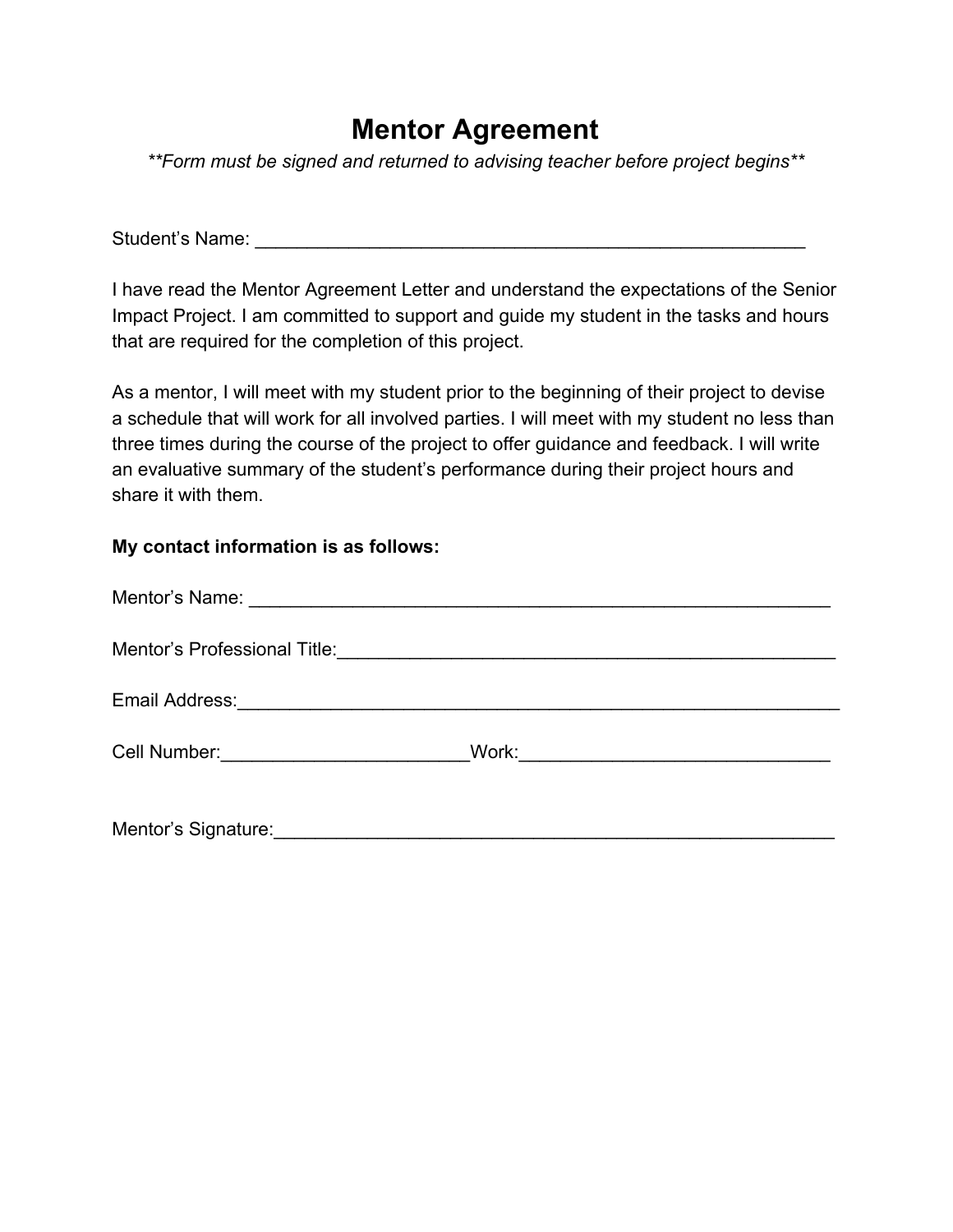## **Impact Project Learning Log**

Explanation and Guidelines

The Learning Log is a required component of the Senior Impact Project. The log should be used by the student to record experiences as they progress through the project. The log will serve as a reflective tool for the final project presentation.

The Learning Log will be used by the student to record information throughout their Impact Project experience. It should include information about mentor meetings, highs and lows of your experience, "Aha" moments and personal growth.

### **Guidelines:**

- *●* Record your experiences as you move through the project
- *●* Record mentor meetings by having him/her sign-off on your Learning Log (minimum of 3 mentor meetings)
- *● Record personal thoughts,feelings, experiences as you move through the project*
- *● Address each of the following prompts in your learning log. \*\*Entries are not limited to just the items below. Journal as often as you like. The more you write, the more you have to draw from for the reflective portion of your project.*

### *Learning Log Prompts: Discuss the following topics during the course of your 20 hours.*

- *● Why did you choose this project*
- *● How did you choose a mentor*
- *● What new connections did you make*
- *● What victories did you have*
- *● Did you hit any roadblocks*
- *● What skills did you develop*
- *● Looking back, would you change how you did things*
- *● What did you learn about yourself during the course of the project*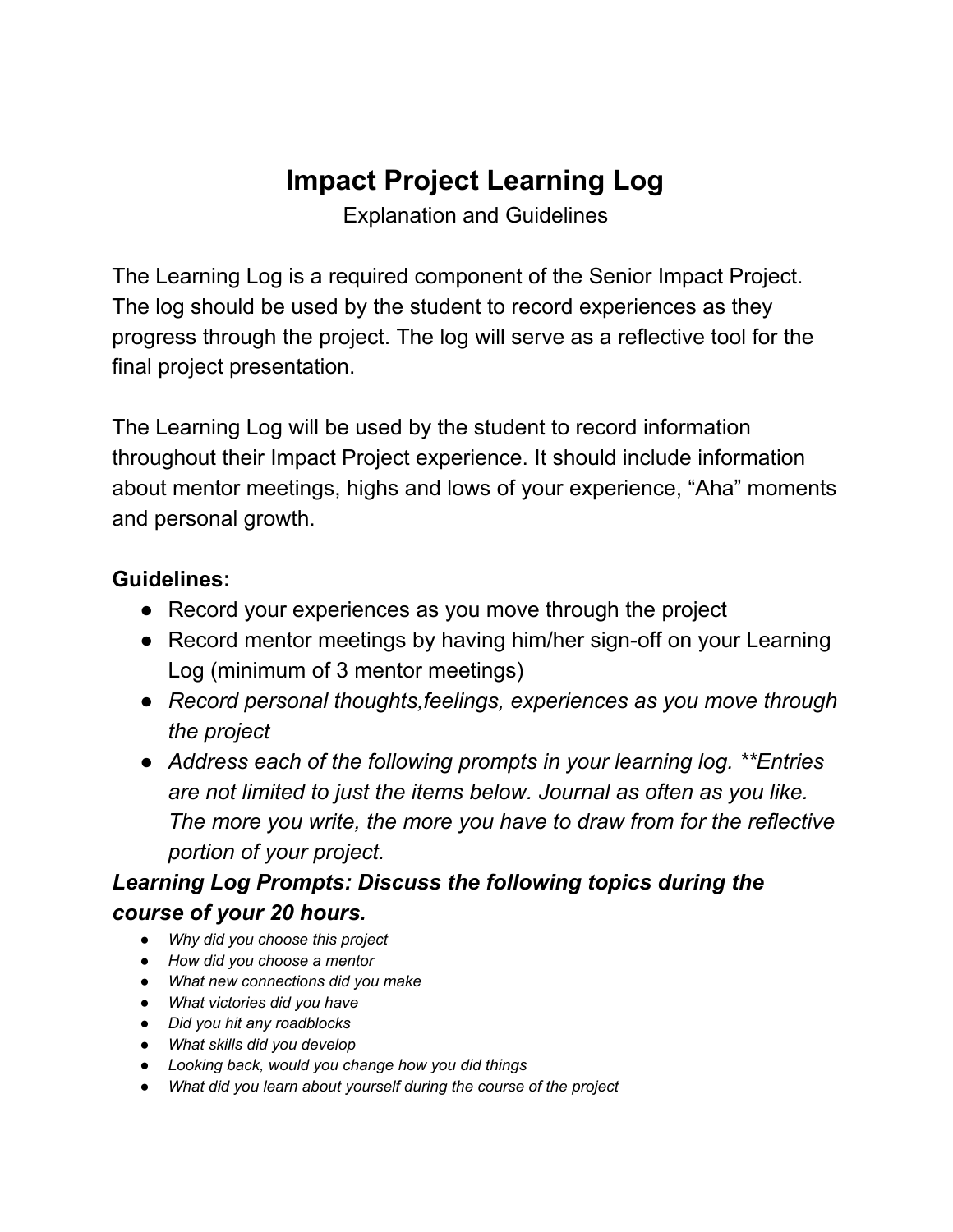# Learning Log

#### **(Make additional copies as needed for log entries)**

| Date/# of hours                                                                                                                                                                                                                                                                                                                                          | Reflection | Mentor Initials        |
|----------------------------------------------------------------------------------------------------------------------------------------------------------------------------------------------------------------------------------------------------------------------------------------------------------------------------------------------------------|------------|------------------------|
| Ex. 10/1 -1 hour<br>Met with Mrs. Brown at Nolan about teaching interpretive dance to her first grade<br>class. We discussed the number of students she has in class. Mrs. Brown shared<br>that two of her students have physical disabilities that may impede their mobility.<br>She gave several suggestions about how to modify dance steps for them. |            | $\mathbf{D}\mathbf{B}$ |
|                                                                                                                                                                                                                                                                                                                                                          |            |                        |
|                                                                                                                                                                                                                                                                                                                                                          |            |                        |
|                                                                                                                                                                                                                                                                                                                                                          |            |                        |
|                                                                                                                                                                                                                                                                                                                                                          |            |                        |
|                                                                                                                                                                                                                                                                                                                                                          |            |                        |
|                                                                                                                                                                                                                                                                                                                                                          |            |                        |
|                                                                                                                                                                                                                                                                                                                                                          |            |                        |
|                                                                                                                                                                                                                                                                                                                                                          |            |                        |
|                                                                                                                                                                                                                                                                                                                                                          |            |                        |
|                                                                                                                                                                                                                                                                                                                                                          |            |                        |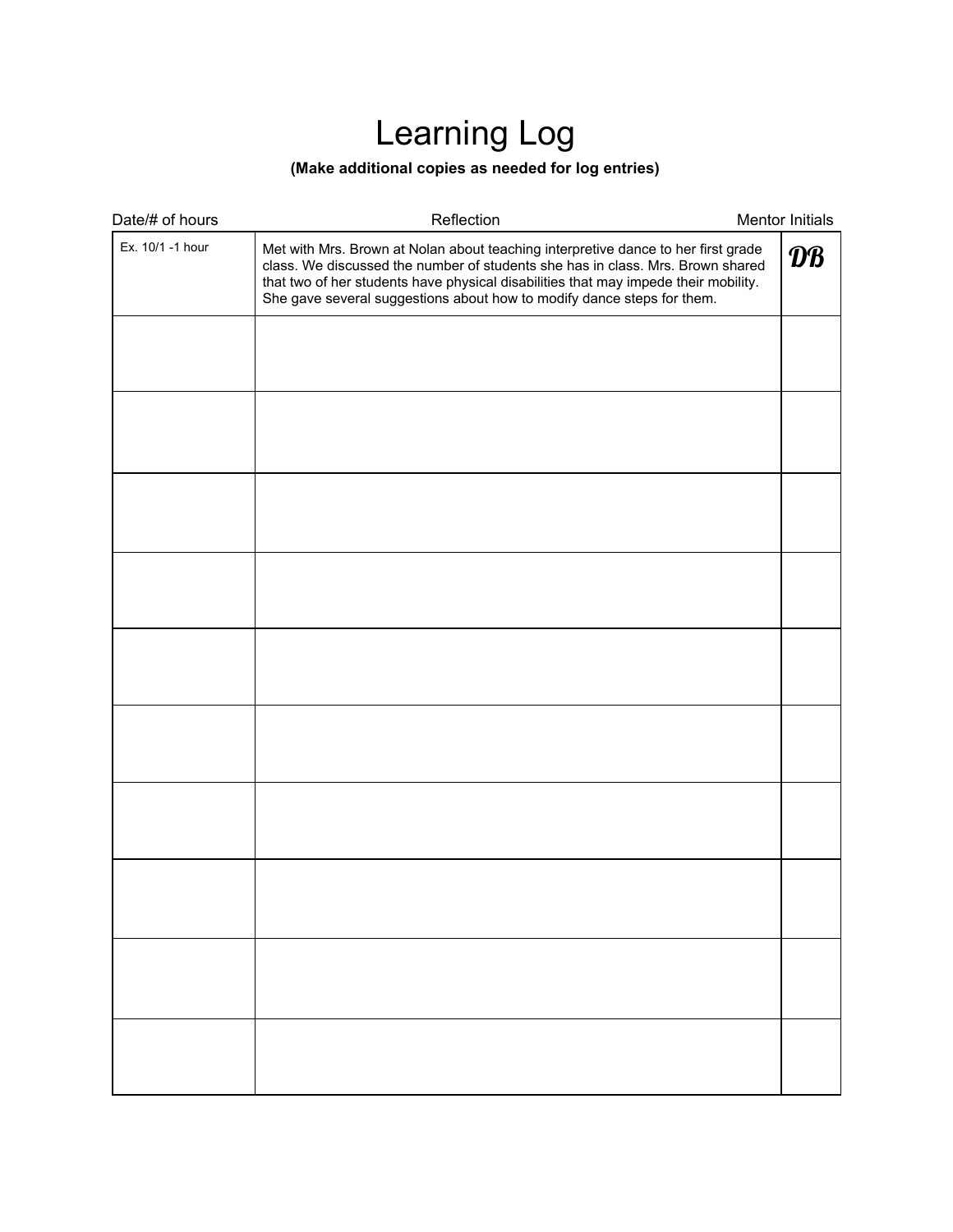| Learning Log |  |
|--------------|--|
|              |  |
|              |  |
|              |  |
|              |  |
|              |  |
|              |  |
|              |  |
|              |  |
|              |  |
|              |  |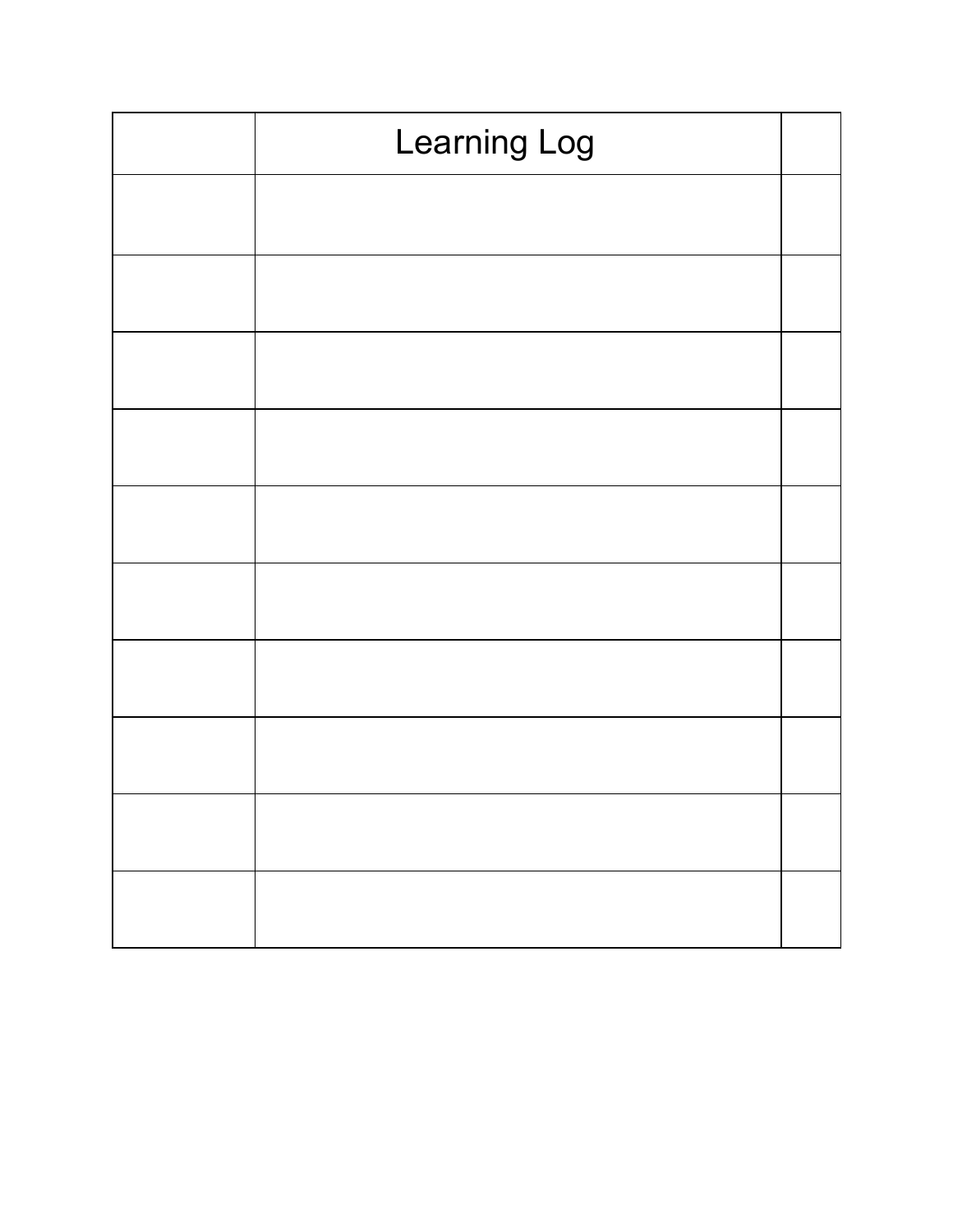### **Mentor Evaluation Form**

To be completed at the end of the project hours

| <b>Student Name:</b> |  |  |  |
|----------------------|--|--|--|
| Project Title:       |  |  |  |

Total number of hours the student spent on the project: \_\_\_\_\_\_\_\_\_\_

Please write a brief evaluation of the student during their time working with you on the project and attach it to this form.

Possible information to include:

- How many times did you meet with the student?
- Did the student behave professionally(dress, arrive on time, conversation)?
- Did you note any skills the student developed during the experience?
- Did any problems that the student encountered during the project and steps he/she took to resolve them.
- How would you assess the effort put forth by the student?

| Mentor Signature: | /Date: |  |
|-------------------|--------|--|
|                   |        |  |